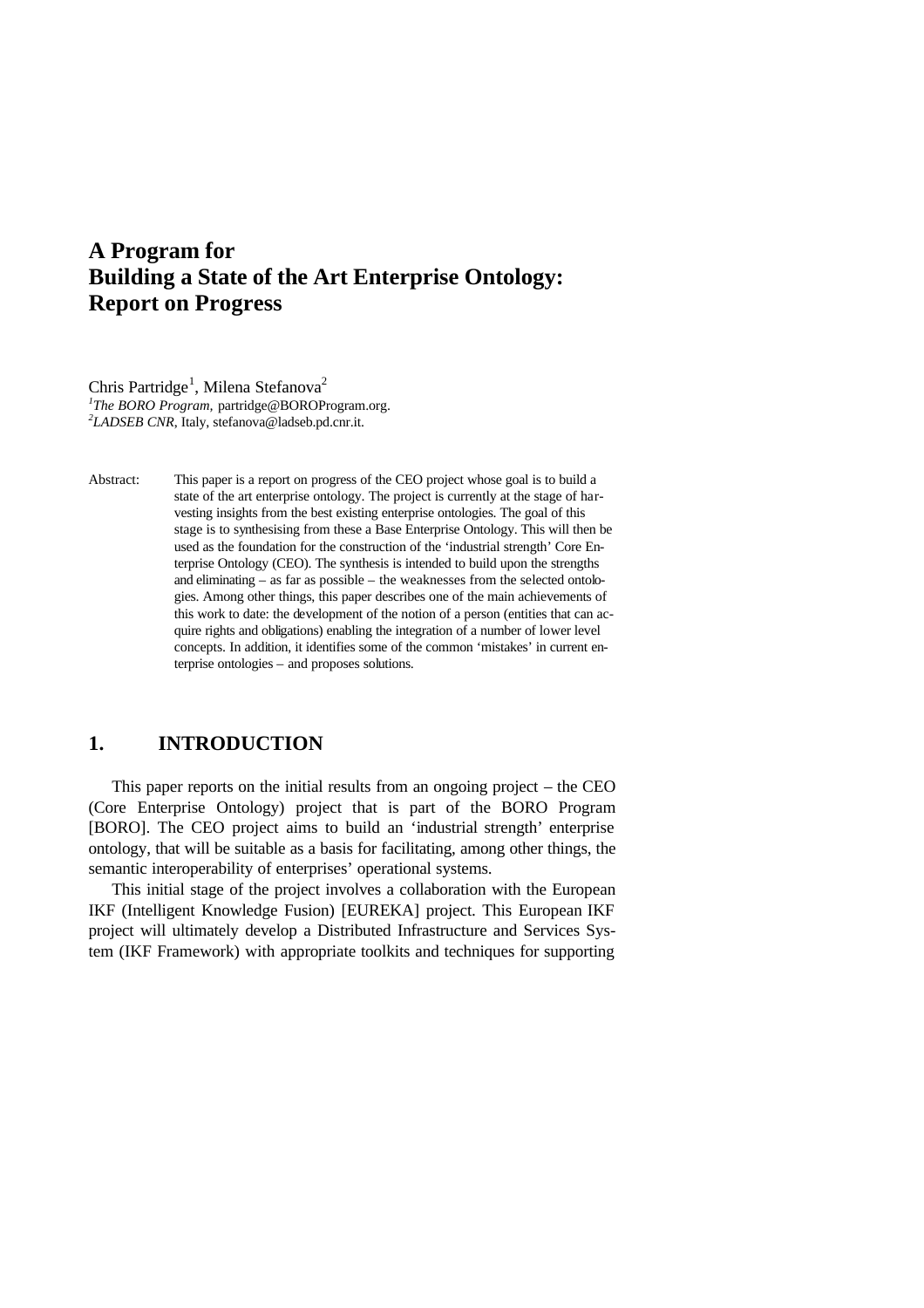knowledge management activities. The project is planned to take 3.5 years (it started in April 2000) and has participants in Italy, UK, Portugal, Spain, Hungary and Rumania.

The IKF project aims to develop two kinds of ontology:

- a *Reference Ontology* composed of a *Top Level Ontology* and several *Core Ontologies* [B1997]. The top level ontology contains primitive general concepts to be extended by lower-level ontologies. The core ontologies span the gap between various application domains and the top level ontology.
- *Domain Ontologies*. The vertical applications will build ontologies for their specific domains. For example, there is an IKF/IF-LEX project that is building a domain ontology for bank supervision regulations, focusing on money laundering.

# **2. SYNTHESIS WORK PLAN**

The first stage of the CEO project is a synthesis of the best existing enterprise ontologies. The scope of this stage is large – and so the work has been divided into more manageable chunks.

As [B1997] states, a core ontology contains "the categories that define what a field is about." A first rough intuitive guess of what these categories might be has proved not only a useful basis for segmenting the work but also helped to clarify the focus on the important aspects for the CEO.

Our guess of what the categories might be is:

- *parties* (persons) which may enter in
- *transactions* (composed of agreements and their associated activities), involving
- *assets*.

A review of existing ontologies was made and a sample of the best selected on the basis of:

- the relevance of their content to the Core Enterprise categories, and
- the clarity of their characterisation of the intended interpretations of this content [G1997], [G1993] & [P1996].

This gave us the following list:

- TOronto Virtual Enterprise TOVE [F1993], [F1996] & [TOVE],
- AIAI's Enterprise Ontology EO [EO], [U1997] & [U1998],
- Cycorp's Cyc® Knowledge Base CYC [CYC],
- W.H. Inmon's Data Model Resource Book DMRB [I1997] & [H1997].

The work proceeds by analysing one category in one ontology at a time, and then re-interpreting the previous results in the light of any new insights.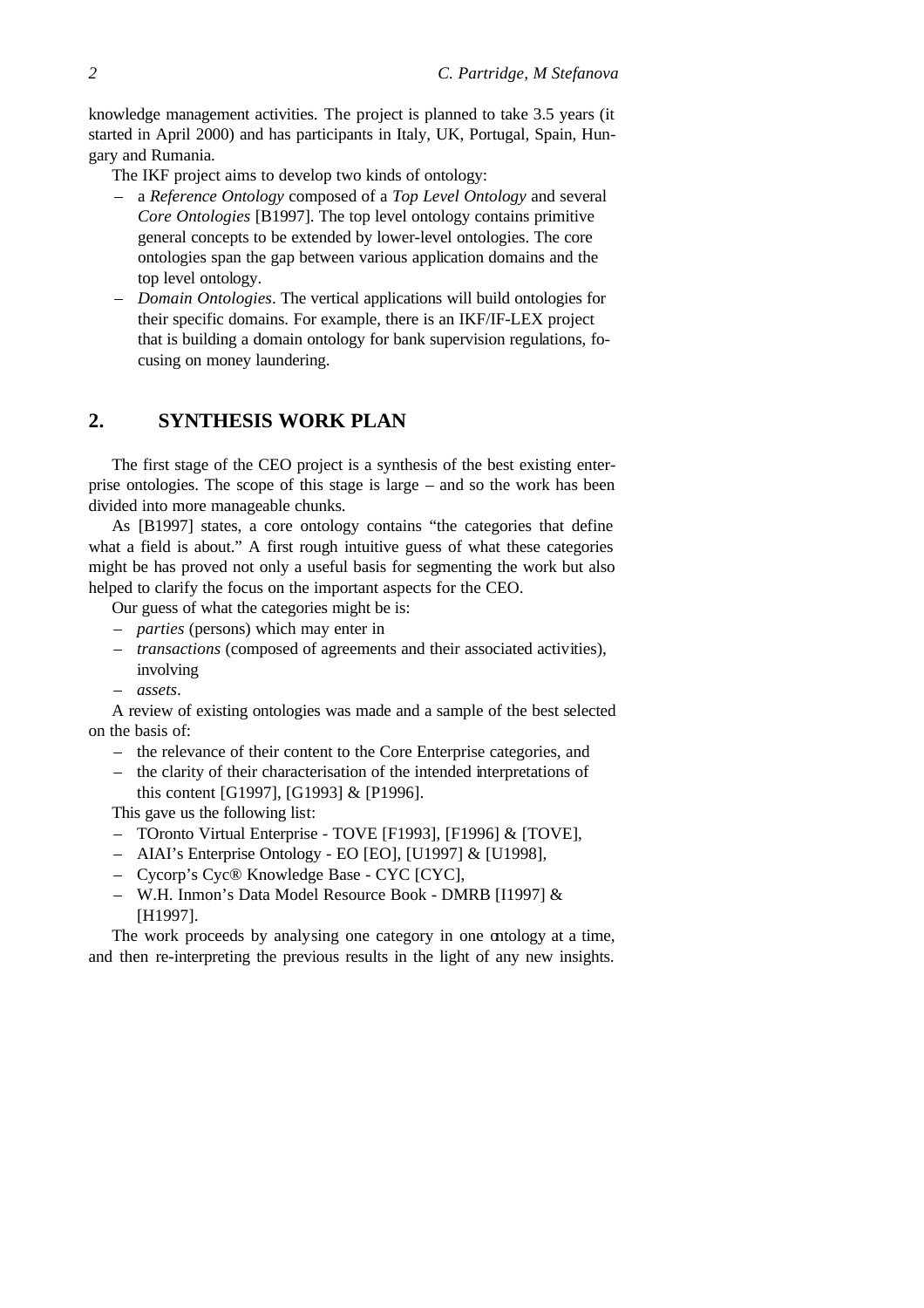Initially, the work focuses on individual ontologies but as it proceeds there is enough information to start undertaking comparisons between ontologies. The final analysis will encompass analyses of both the individual ontologies and comparisons between them.

In each of the ontologies, the concepts and relations relating to the category being considered are examined for the clearness and uniformity of their descriptions and formalisations. Further, each concept is analysed for its coverage and extendibility in cases where the coverage is not complete. Relations between concepts that are not explicitly described, but clearly exist, are identified as well. In addition, for the sake of a clear interpretation, we have found it necessary to consider the top concepts (whether or not they are explicitly described).

An important part of the analysis is testing each concept and its relations against a number of standard examples and more specialized concepts. Further, a check is made against a number of standard difficult cases. Both these checks help to identify weaknesses in the coverage of the ontologies.

A key concern in the analysis is to understand how the various concepts interlink with one another, to better understand the unifying structure of the enterprise field.

At various stages during the analysis an interim ontology is synthesised from the strengths found in the analysis, in such a way as to eliminate the known weaknesses – and itself analysed. In the final synthesis, all the categories in all the ontologies are combined into a base CEO ontology.

At this time, our work is concluding the analysis of the Parties (Persons) category for the EO and TOVE ontologies – and early drafts of synthesised ontologies are being reviewed. There is still substantial work that needs to be done in determining the precise relations between concepts, such as *LEGAL ENTITY* and *OWNERSHIP* within the EO.

#### **3. INITIAL FINDINGS**

Both the ontologies have many important insights and provide much useful material. However, our most general findings, at this stage, are that none of the ontologies:

- adequately meet our criteria of clear characterisation, or
- really share a common view of what an organisation is.

These findings, taken together mean that the creation of the synthesised base CEO ontology cannot just be a simple merging of the common elements of the selected ontologies.

We now illustrate these findings with examples and show how we synthesised a resolution to some of them.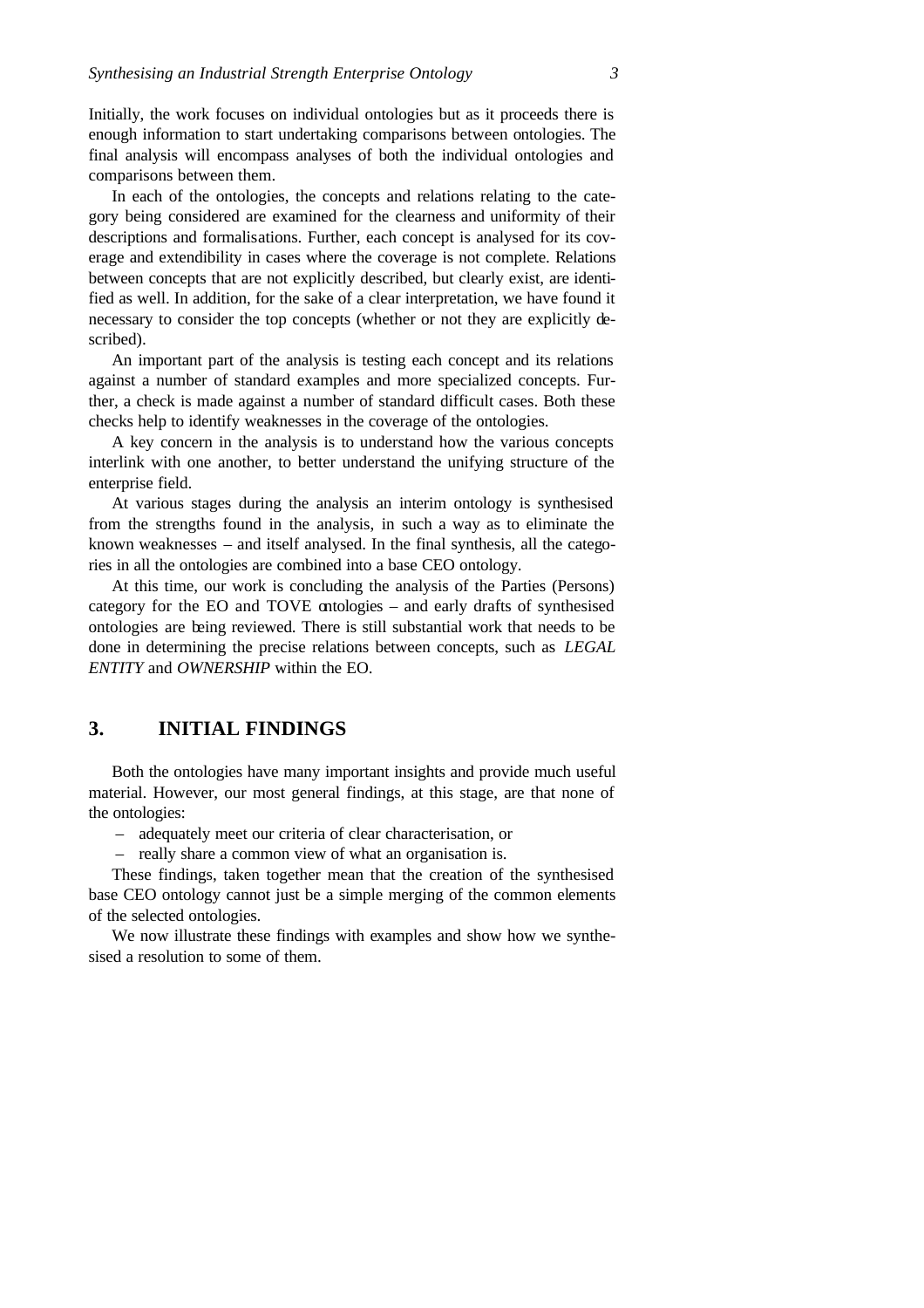#### **3.1 Clear Characterisation**

When the characterisation is unclear, it is difficult to work out the intended interpretation – in the worst case, impossible to decide between competing interpretations. There are many different ways in which the characterisation



can be unclear – as we describe below.

A clear overview of the structure helps understanding. Neither TOVE nor EO had one, so we developed graphical representations based upon ER diagrams. Figures 1 & 2 provide simplified versions of these.

Both TOVE and EO make use of a number of top concepts. A top ontol $ogy - or top concepts - can provide a useful structure that segments the en$ terprise and other domains into general categories that help in defining and the use of domain concepts and relations. However, if this is not done properly it can have the opposite effect.

Some of the problems we encountered with the top concepts and the domain analysis in the selected ontologies are:



Figure 2. Simplified TOVE overview

– *Insufficient characterisation of the disjointness of top concepts*. For example, in the informal EO the relationship between the top concepts *ENTITY,* and *ROLE* is not clear – in particular, whether *ROLES*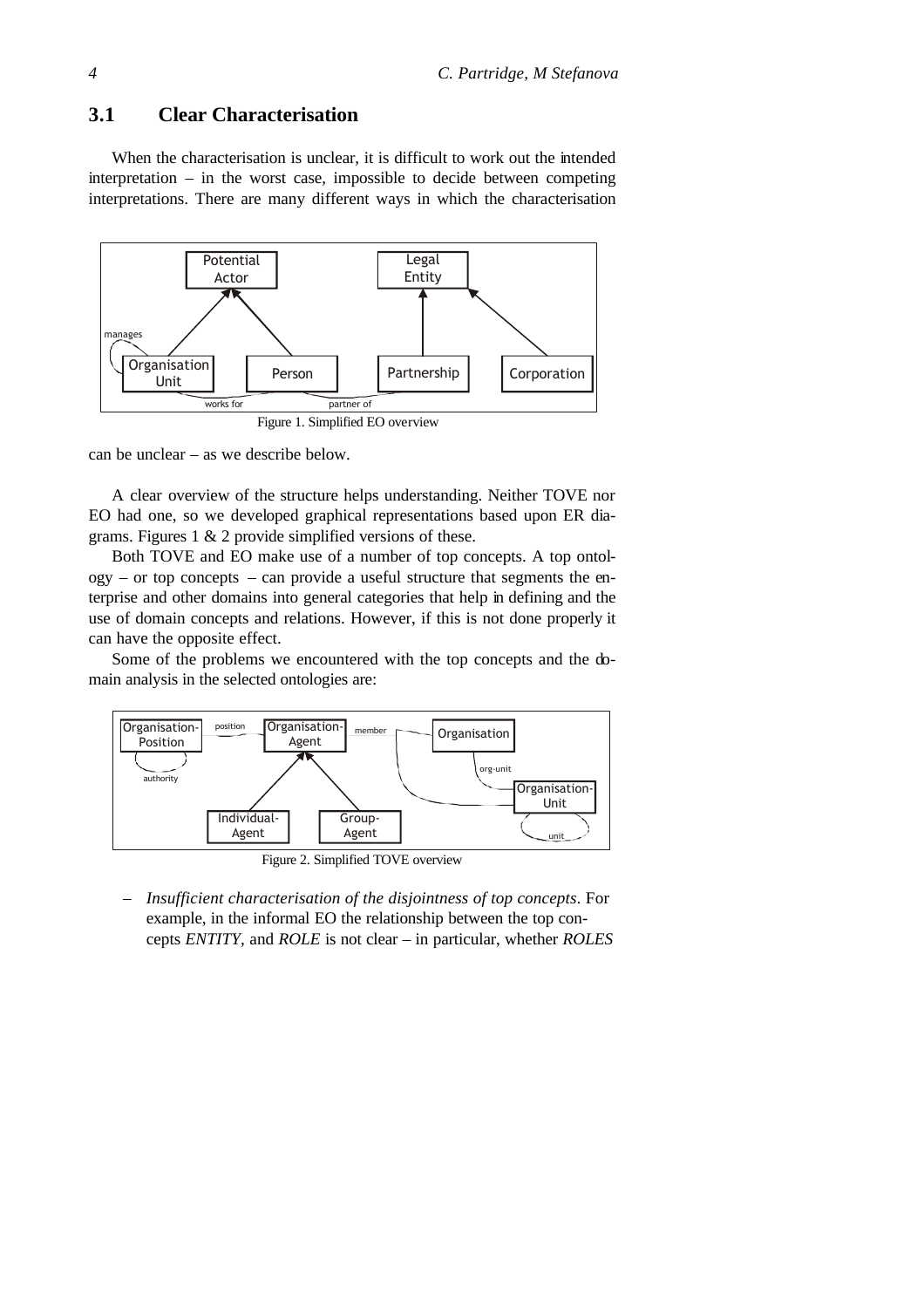can be *ENTITIES* or not, and so whether they can enter into *RELA-TIONSHIPS*.

- The same lack of care in characterising disjointness (and overlapping) exists at the domain level in both TOVE and EO. We found this can make it impossible to definitively determine the intended interpretation. For example, in TOVE the formalisation allows an *ORGANI-SATION-UNIT* to be an *ORGANISATION* – though this seems counter-intuitive, and probably not what the authors intended.
- *Not applying top concepts*. TOVE states that a fluent is "a [type of] predicate or function whose value may change with time". But it does not identify which predicates in its ontology are fluents – leaving this to the readers, who have to make their own judgements. Supplying such information would have helped not only the users of the ontology but also its creators and designers. For example, the TOVE's creators end up (probably unintentionally) having to regard OR-GANISATION as a fluent – when in the normal (commonsense) use of the concept it is not.
- *Messy formalization trajectories.* EO formalizes its concepts in logical systems (Ontolingua and KIF), which rely on their own (different) top concepts. An attempt for a clear formalisation trajectory has been made [U1997], but unfortunately this does not match very well with the informal specification. For example, in the informal EO it is stated that each *RELATIONSHIP* is also an *ENTITY*, but is not defined as such in the formalization. Furthermore some *RELATIONSHIPS* are defined in the formalization as *classes* and others are defined as *relations* without explaining what the motivations for these choices are (e.g., *SALE* is a *RELATIONSHIP* formalized as a *class*, *HAVE-CAPABILITY* is a *RELATIONSHIP* formalized as a *relation*). This becomes a more serious problem if the formalisation is meant to be taken as the more accurate version.
- *Failing to use general concepts to achieve uniformity*. Both TOVE and EO fail to use top concepts to describe in a uniform way core relations and concepts. This hampers understanding. Typical examples are the *part-of* relation, used in describing the decomposition of organizations into smaller units, and the relation, which shows the different ways for *participation* in organizations. For example, TOVE introduces two kinds of *part-of* relations: *org-unit* (between *OR-GANISATION* and *ORGANISATION-UNIT*), and *unit* (between two *ORGANISATION-UNITs*). These relations express *ORGANISATION* and *ORGANISATION-UNIT* decompositions, but are not explicitly unified under a common relation. In the EO several ways of participating in a company are considered, as a partner (*partner\_of* relation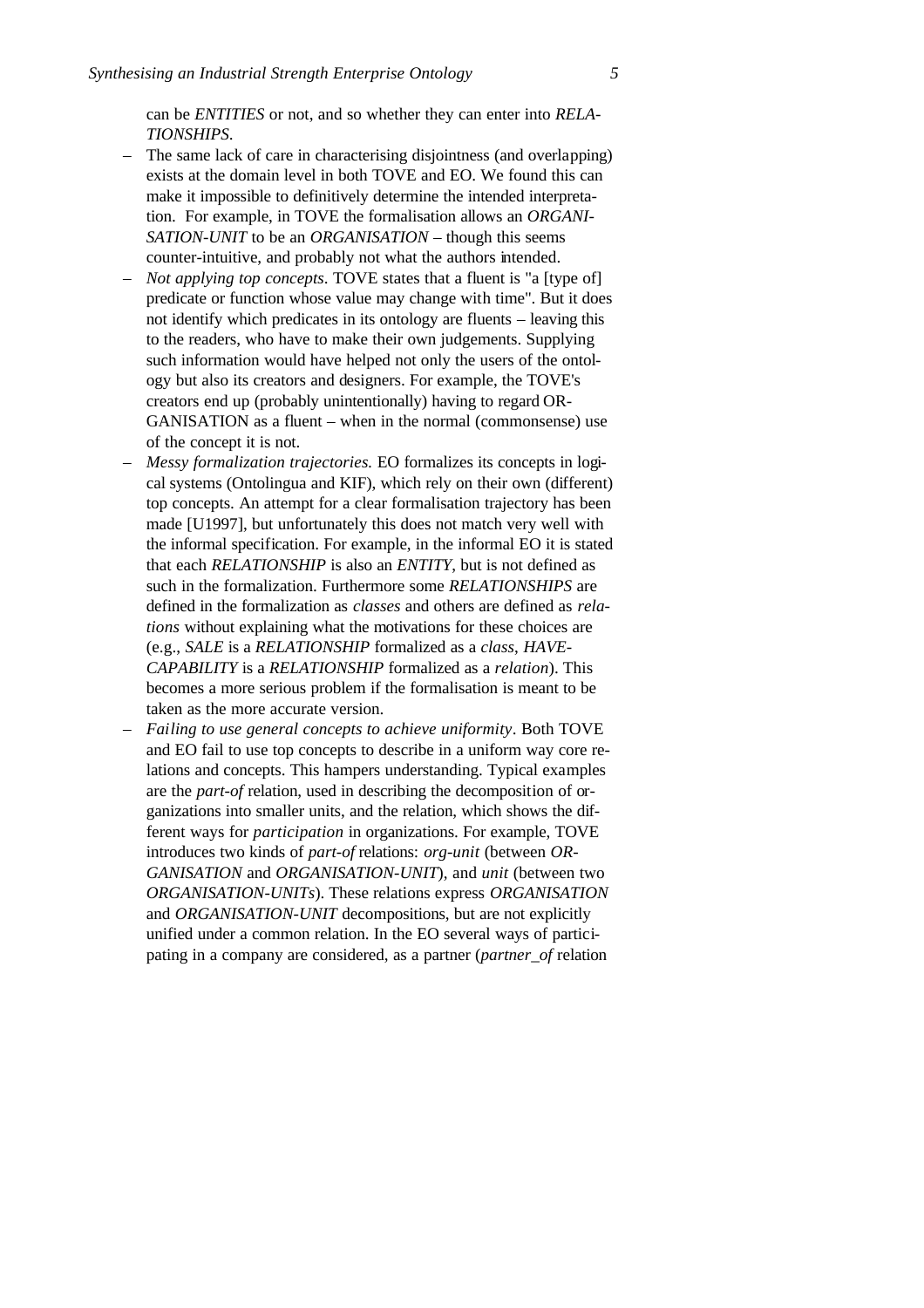between *PERSON* and *PARTNERSHIP*), as an employee (*works\_for* relation between *PERSON* and *OU*), as a shareholder in a corporation (only in the informal EO specification, Uschold, et al, 1997). These ways of participation are not unified in the EO.

– *Insufficient analysis*. As an example consider the EO concepts of *OWNERSHIP* and *SHAREHOLDING* (Uschold, et al, 1997), which are formally unrelated, while SHAREHOLDING as evident from its informal and formal, definitions represents the ownership relation between a *CORPORATION* and its owners.

# **3.2 Common view of an organization**

TOVE and EO do not share a common view of an organisation. Even a cursory glance at Figures 1 & 2 (which give a broad picture) reveals there are significant differences.

There are many examples in both TOVE and EO of how a better analysis would have led to more similar views:

- *Insufficient analysis.* In TOVE, for example, it seems that an *OR-GANISATION* is not an *AGENT*, but has *AGENTS* as members. Yet as EO recognises there are many examples of organisations (such as the EU or NATO), which have other organisations as members.
- *Missing Links.* In the EO, the relation between the concepts *OU* and *LEGAL ENTITY* is unclear. All that we are told is that a *LEGAL EN-TITY* "may correspond to a single *OU*" (Uschold, et al, 1997). No further analysis (informal or formal) of the link between these two concepts is given.
- *Implicit context dependencies*. In the EO, the concept *LEGAL EN-TITY*, is not well thought out – having several (informally inconsistent) descriptions. It seems that the intended meaning actually depends on a particular jurisdiction (in this case on the current UK jurisdiction) – though it is not clear that the authors recognise this. This dependence is inappropriate in the modern global economy – and it raises potential problems should the UK jurisdiction change. For example, the *LEGAL ENTITY* concept would no longer be the "union of *PERSON, CORPO-RATION,* and *PARTNERSHIP*".

#### **3.3 Unifying the Core Concepts: Person**

A vital missing element from both the ontologies is a unifying core category. Part of the synthesis work is to try and incorporate these in preparation for a synthesised common view.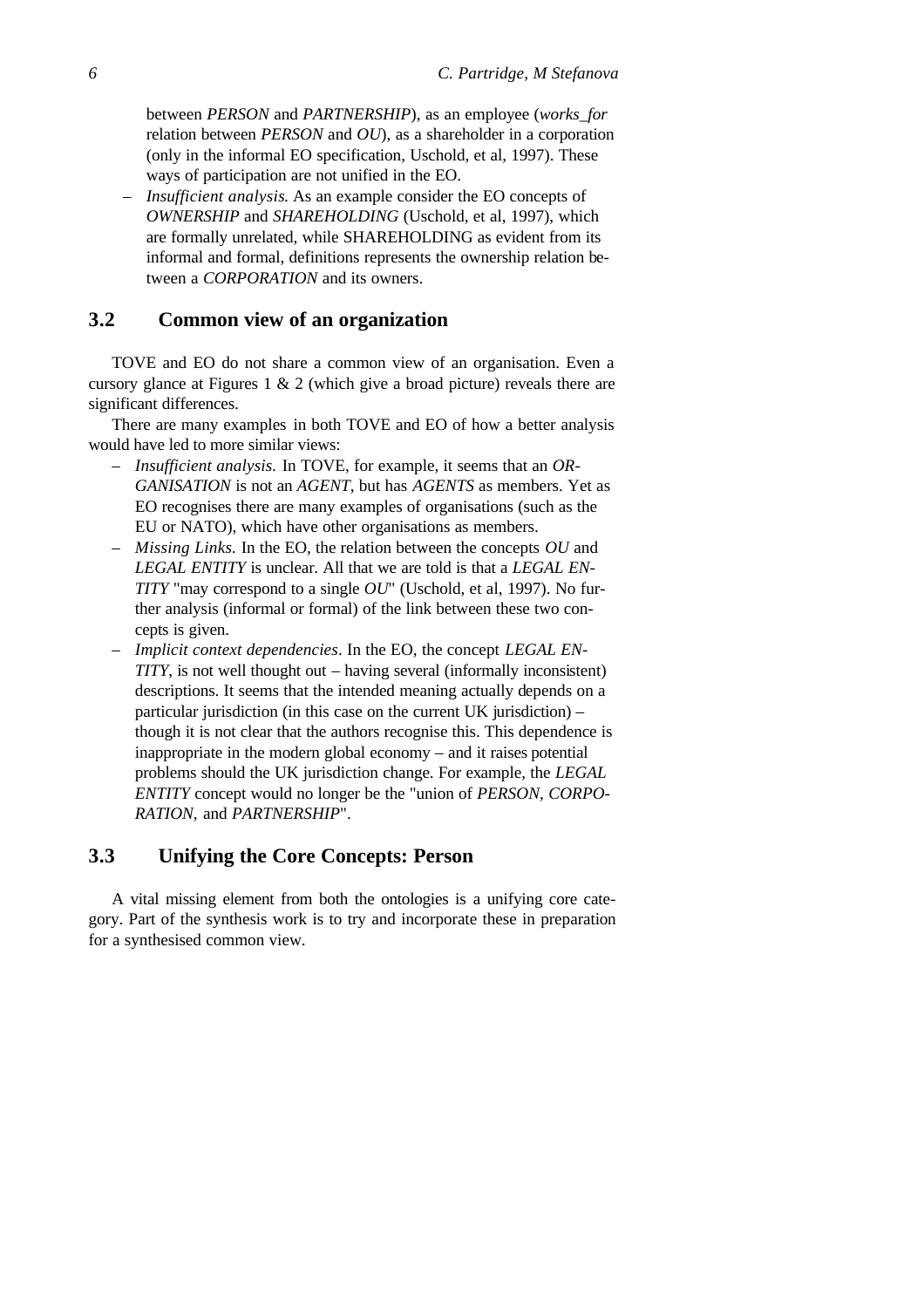So we introduced the unifying category *PERSON (PARTY),* which can be a *NATURAL PERSON* or *SOCIALLY CONSTRUCTED PERSON* (*SO-CIAL PERSON* in short). This acts as the catalyst for transforming the ontologies into ones with similar characteristics. The natural next step (which we plan to undertake soon) is to merge them into a single synthesised ontology.

The result of introducing *PERSON* into the EO ontology is shown in Figure. 3. A comparison of this with Figure 1 shows how *PERSON* has unified the taxonomy.

To give the reader some idea of how this transformation was effected, we describe the steps we went through. The EO concepts *PERSON* (human being) and *OU* are renamed *NATURAL PERSON* and *SOCIAL PERSON*. These are then generalised into the concept *PERSON*. *LEGAL ENTITY* is taken completely out and substituted with the context independent notion of *LEGALLY CONSTRUCTED PERSON* (*LEGAL PERSON* in short) – a subtype of *SOCIAL PERSON*.

Note that *LEGAL PERSON* is not the same concept as the EO *LEGAL* 



*ENTITY*, since it is intended to represent parties, which are constructed according to a legal jurisdiction, but not necessarily recognised by it as legal persons (in EO terms, *LEGAL ENTITY*s). For example, in the UK a partnership is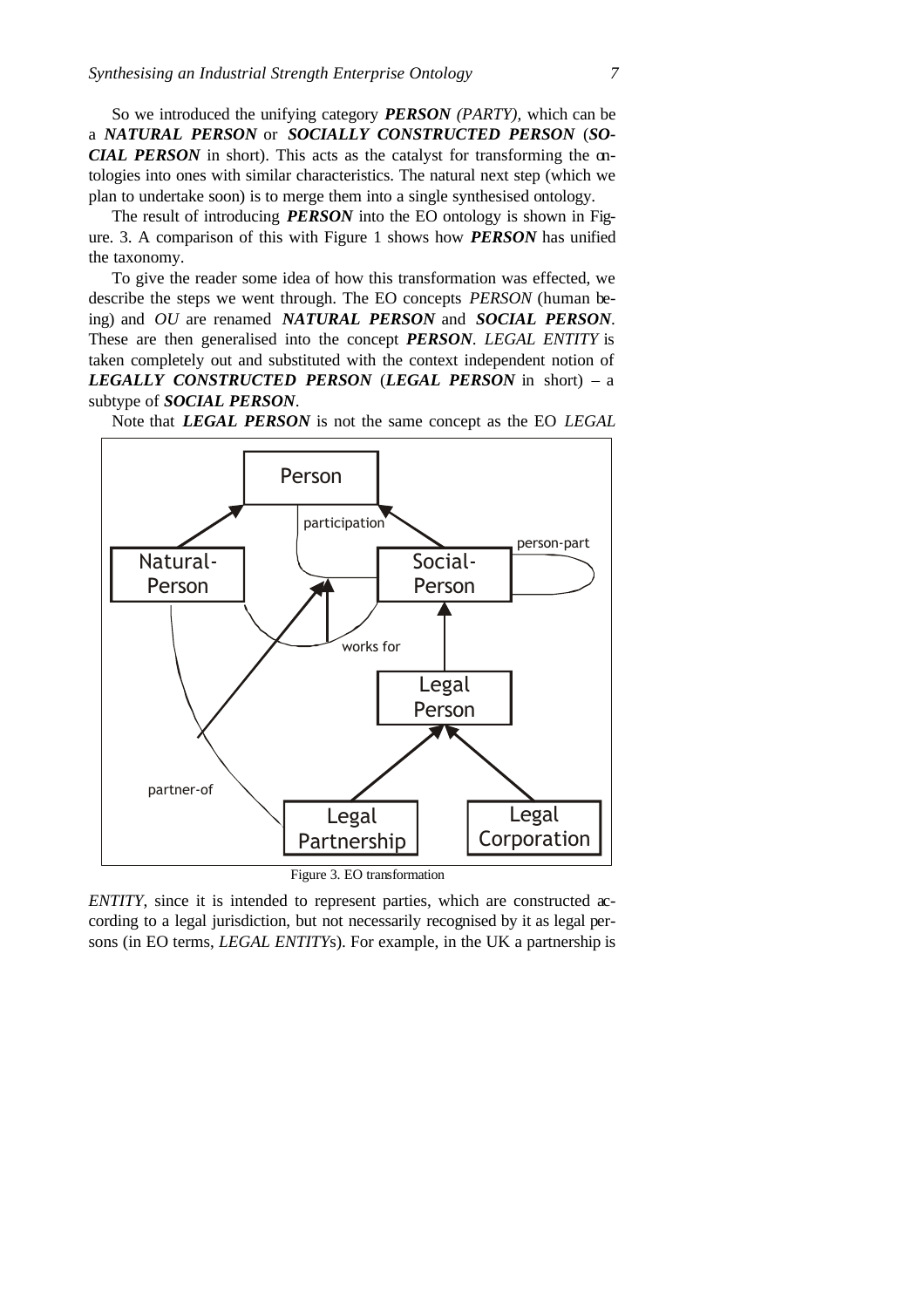not legally recognized as a person (it cannot sign contracts in its name) but it is a *LEGALLY CONSTRUCTED PERSON*, because there are legal constitution rules for partnerships. Finally the two participation relations, *partner\_of* and *works\_for* are consolidated under a general *participation* relation, and the relation *manages* is renamed into *person-part* (which is a particular kind of *part\_of* relation).

The result of introducing *PERSON* into the TOVE ontology is shown in Figure 4. As before, a comparison of this with Figure 1 shows how *PERSON* has unified the taxonomy. The transformation steps between Figure 2 and Figure 4 are similar in many respects to those between Figures 1 and 2.



Figure 4. TOVE transformation

### **4. CONCLUSION**

Even at this early stage our work has revealed both the need for a substantial improvement in enterprise ontologies to bring them up to 'industrial strength' and a route for doing so. Hopefully, our future work will go some way towards realising this across the whole enterprise ontology.